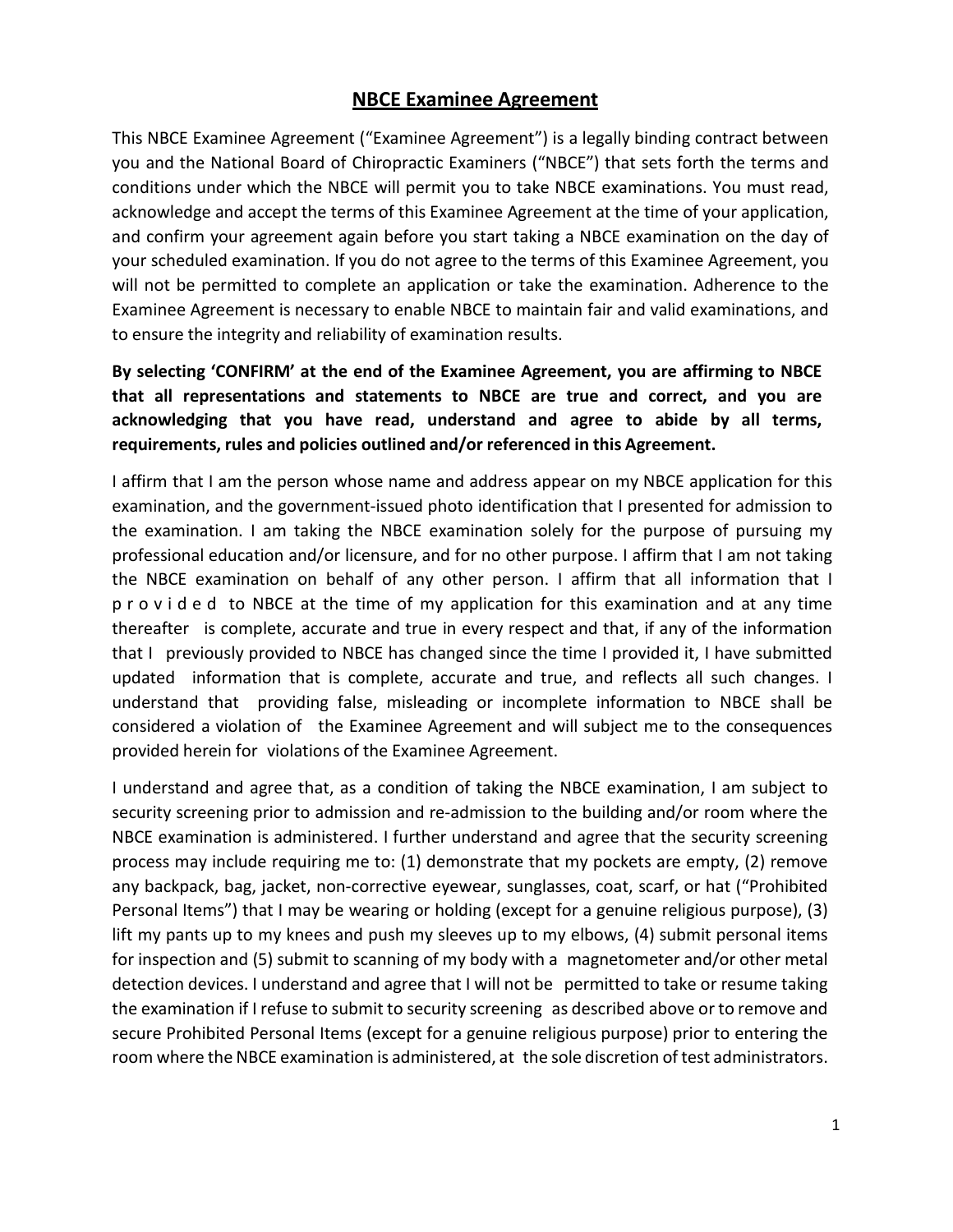**I understand and agree thatthe following conduct, whether attempted or completed, is strictly prohibited**:

- Copying, capturing, recording, collecting, reconstructing, memorizing, discussing, transmitting or distributing NBCE examination content;
- Giving or receiving assistance on a NBCE examination;
- Viewing the content of another examinee's computer display or examination papers during a NBCE examination administration;
- Possessing or accessing Prohibited Personal Items while inside a room where a NBCE examination is being administered;
- Taking a NBCE examination on behalf of another person;
- Possessing, accessing or using a cellular phone or any device that connects to a cellular network or the Internet while inside a room where a NBCE examination is being administered or in any location during unscheduled examination breaks;
- Possessing, accessing or using any electronic device, camera, recording device, or photographic equipment of any kind while inside a room where a NBCE examination is being administered;
- Possessing, accessing or using any books, notes, papers, note-taking materials, study materials or test-taking aids of any kind while inside a room where a NBCE examination is being administered or in any location during unscheduled examination breaks;
- Failing or refusing to submit to security screening or inspection of personal items upon request by a test administrator at any time prior to or during a NBCE examination administration;
- Failing or refusing to strictly comply with instructions or requests of a test administrator at any time prior to or during a NBCE examination administration;
- Engaging in disruptive, unprofessional, threatening, or abusive behavior in or near any building where a NBCE examination is being administered; and
- Talking or communicating with anyone other than a test center administrator, proctor, or an approved testreader(if a test reader accommodation has been approved in writing in advance) while inside a room where a NBCE examination is being administered.

I understand and agree that engaging in any of the above-described prohibited conduct shall be considered a violation of the Examinee Agreement.

I agree to follow the instructions and requests of all test administrators and understand that my failure or refusal to follow instructions or comply with requests from an authorized test administrator shall be considered a violation of the Examinee Agreement.

I affirm that I am not taking this NBCE examination in my capacity as a test preparation agent or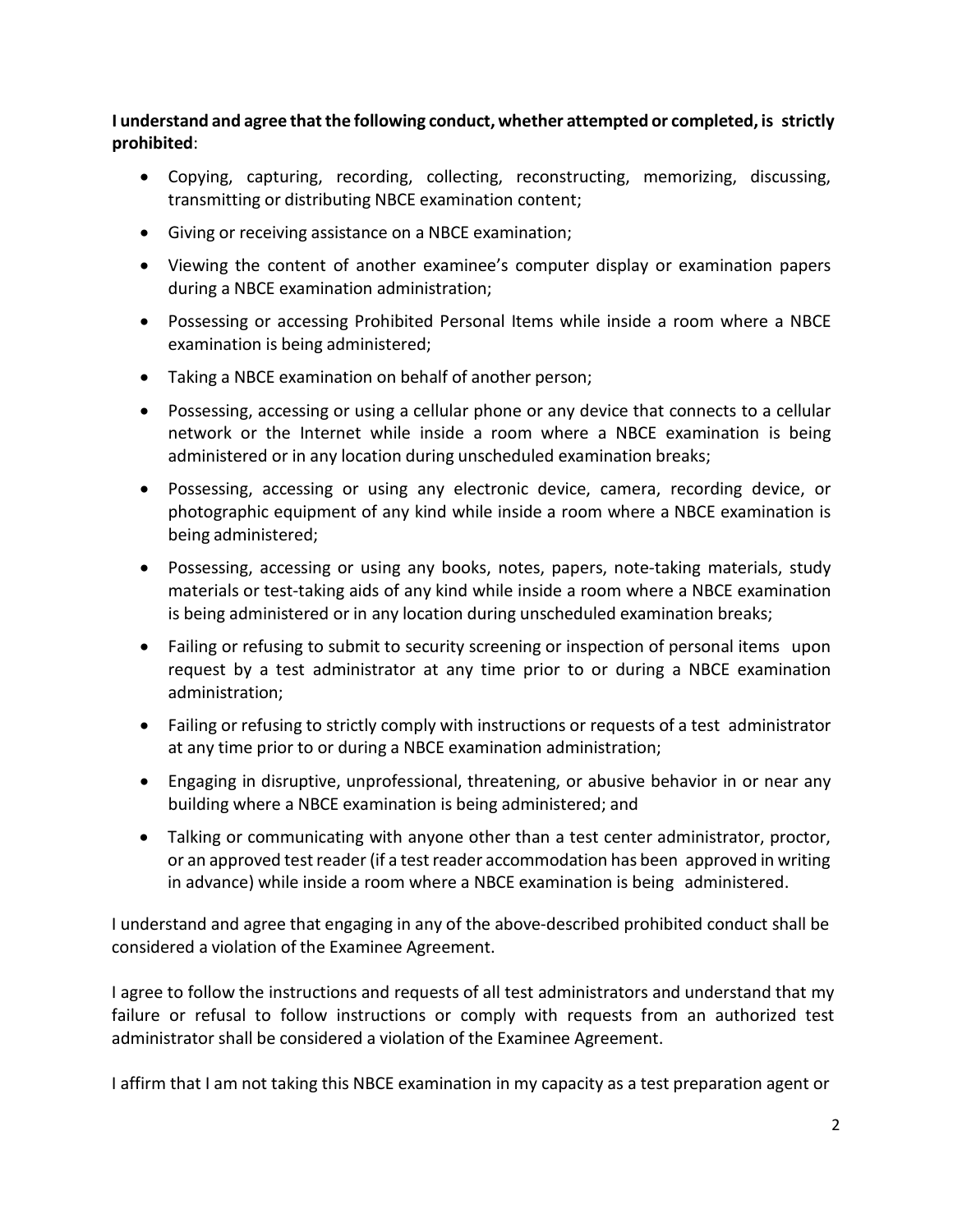tutor, or for the purpose of obtaining such employment. I affirm that I will not be employed as a test preparation agent or tutor for NBCE examinations for a period of three (3) years following the completion of this examination.

I am aware that NBCE examinations are confidential, and that their contents are disclosed to me at the time of test administration in a limited context to permit me to test in pursuit of my professional education and/or licensure, and for no other purpose. I understand that NBCE examinations, questions, reading passages, answer choices, graphic images and all related examination content contained within NBCE examinations are protected by United States and international copyright and trade secret laws. I agree that I will not discuss or disclose NBCE examination content orally, in writing, on the Internet, or through any other medium existing today or invented in the future. I agree that I will not copy, reproduce, adapt, disclose, or transmit exam questions or answer choices or any exam content, in whole or in part, or assist or solicit anyone else in doing the same. I further agree that I will not reconstruct exam content from memory, by dictation, or by any other means, for any purpose. I understand that prohibited acts under these terms include, but are not limited to: describing questions, answer choices, passages, images or graphics from the exam; identifying terms or concepts contained in exam questions or responses; sharing answers to questions; referring others to information I saw on the exam; reconstructing a list of topics on the test; and soliciting or discussing exam questions, answer choices, passages, images, graphics, or topicsin person, through telephonic or electronic communication, or on Internet "chat" rooms, social media, private or public groups, message boards, forums, or through any other means.

I understand and agree that I also am not permitted to possess, solicit, read, study from, or otherwise use confidential information about NBCE examinations during my own exam preparation. I affirm that I have not engaged in such conduct prior to taking the exam and that I will not engage in such conduct during or after the exam. I also agree not to ask any other individual to disclose exam content to me or to seek out actual live, confidential exam content from any other source. I agree that if I receive or have access to information or material in any form and from any source, including but not limited to email, instant messages, text messages, website content, social media posts, electronic bulletin boards, Internet-based groups, digital or electronic files and/or paper documents, that I reasonably believe contains confidential NBCE examination content, or has been represented to contain confidential NBCE exam content, I will immediately report its existence to NBCE. I agree that I will fully cooperate with any investigation by NBCE related to my receipt or access to information believed or represented to contain confidential NBCE examination content.

I understand and agree that NBCE reserves the right to use statistical and psychometric analyses to evaluate the validity of examination response data and scores. I understand and agree that NBCE utilizes these reliable scientific methods to determine whether scores should be withheld, invalidated, canceled or investigated further to determine whether an examinee violated the terms of the Examinee Agreement. I further understand and agree that, if NBCE has a reasonable basis to question the validity of any NBCE examination response data or examination result, whether identified through the use of statistical analysis, psychometric analysis or any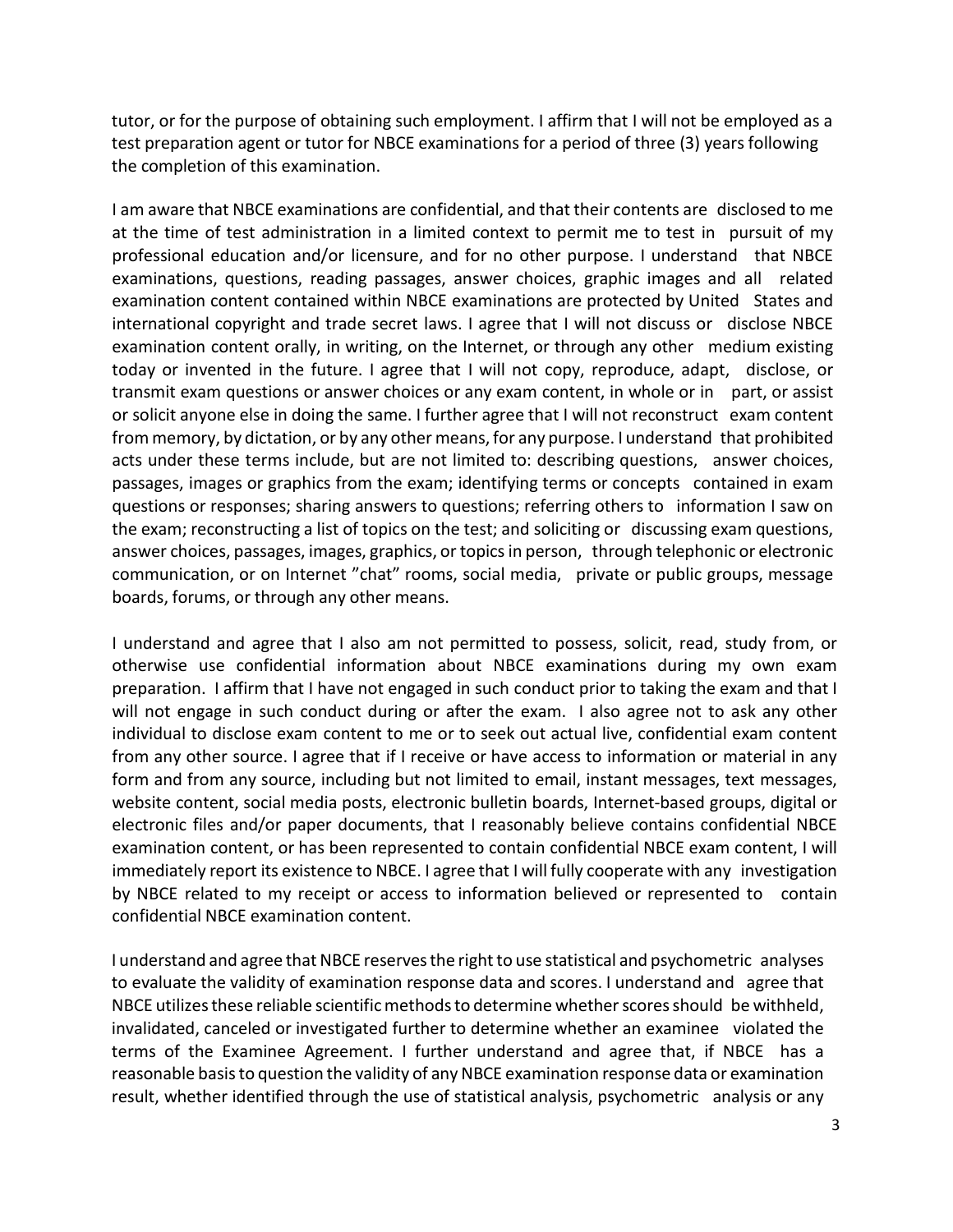other reliable scientific method or source of information, NBCE reserves the right, in its sole discretion, to withhold, cancel and invalidate examination scores, without any requirement to demonstrate that I or any other examinee violated the terms of the Examinee Agreement. I agree that if NBCE invalidates my examination score, I will not be entitled to a refund for the examination, and I will be required to pay the established fee to take the examination again, if I am permitted by NBCE to take the examination again.

I authorize the NBCE to release a report of my scores from this examination to an authorized representative of my college or school.

I understand and agree that NBCE reserves the right to, but is not obligated to, investigate any alleged violation of this Examinee Agreement or any alleged activity or circumstance that may compromise the validity, integrity, or security of any portion of a NBCE examination, or the results thereof. Upon receiving notice from NBCE that it is conducting an investigation related to the examination, I understand and agree that I am required to:

- 1. fully cooperate with the investigation;
- 2. disclose to NBCE all knowledge that could potentially relate to the investigation;
- 3. produce all documents, data and materials requested by NBCE;
- 4. upon request, submit to an in-person interview conducted by or on behalf of NBCE; and
- 5. truthfully and completely answer all questions asked by NBCE.

I also understand and agree that if I provide false or misleading information to NBCE at any time, violate the terms of this Examinee Agreement, refuse to comply with any directions given to me by a test administrator, engage in any activity that may compromise the validity, integrity, or security of the NBCE exam, or fail to fully cooperate in any investigation related to the NBCE examinations, that NBCE may, directly or through its authorized representatives:

- Interrupt, suspend and/or terminate the administration of my NBCE examination;
- Confiscate any item from me during a NBCE examination administration including, but not limited to, notes, electronic devices and Prohibited Personal Items. The NBCE, at its sole discretion, may search the item and/or take permanent possession of any confiscated item. The examinee is expected to cooperate with any search, including providing passwords to electronic devices, accounts, or apps and is responsible for all costs related to the search;
- Withhold, cancel or invalidate my examination scores, before or after the scores are reported, without a refund;
- Prohibit or disqualify me from taking NBCE examinations for a fixed period of time or permanently;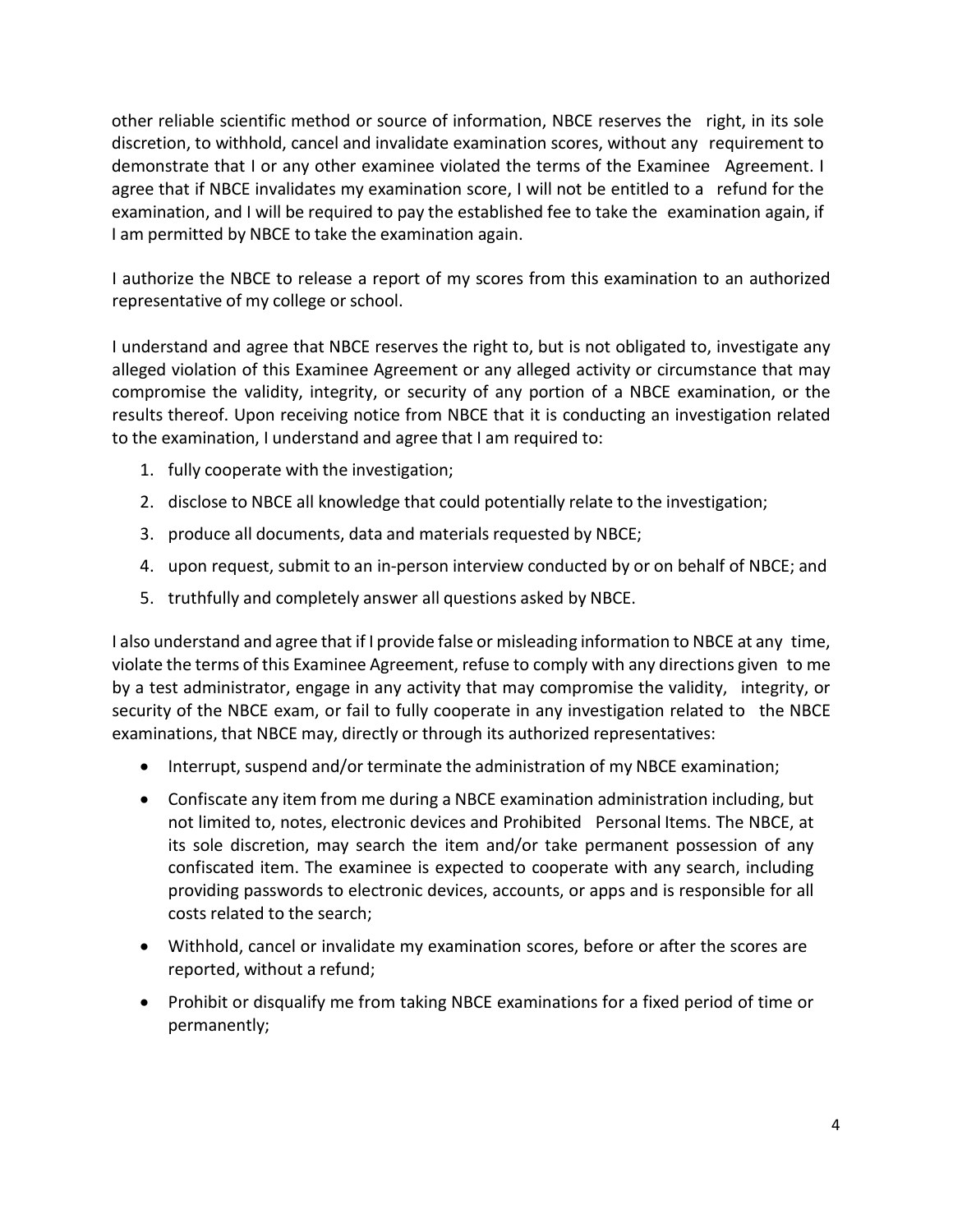- Notify my college or school and/or my employer and/or state and national licensing agencies that my score was withheld, cancelled or invalidated or that I was prohibited or disqualified from taking NBCE examinations for a fixed period of time or permanently; Issue a report of the factual findings of an investigation related to my conduct to interested parties including, but not limited to, my college or school and/or my employer and/or state and national licensing agencies; and
- Pursue a civil lawsuit against me based upon my conduct in violation of the Examinee Agreement and/or refer the matter for prosecution by state and/or federal authorities or any government agency with jurisdiction.

NBCE does not, and cannot, guarantee that any participant will not be exposed to or become infected with illness. Some testing activities require close contact with others that may increase this risk.

I attest that I will comply with all public health orders and travel restrictions. I further attest that I will not attend the exam if I have signs or symptoms of any illness that may be contagious (e.g. cold or flu symptoms, cough, fever, congestion, loss of smell or taste, fatigue, etc.), and will contact the NBCE to arrange a future testing opportunity.

By electing to participate in an NBCE examination based on my own, independent risk assessment, I release and forever discharge NBCE from any and all claims, causes of action, liability and damages related to my participation in testing activities.

This Agreement shall be governed by Colorado law.

- 1. Any and all disputes arising out of, or in any way related to, this Agreement, examination, or interactions with NBCE shall be resolved by binding arbitration including, without limit, claims arising in contract or in tort and claims related to any local, state, or federal law, whether codified or not.
- 2. All disputes shall be submitted to an arbiter at Judicial Arbiter Group (JAG) for binding decision by a single arbiter, unless a different arbiter is selected by agreement of the Parties. If the Parties cannot agree on an arbiter, they shall request names in such number that each Party shall have the opportunity to strike one name, leaving one arbiter.
- 3. A written demand for arbitration must be filed with JAG within one (1) year from the date a dispute arises. If a Party does not respond to JAG communication or pay its share of the arbitration deposit within thirty (30) days, such arbitration may proceed without the nonresponding Party's participation and may be decided based on written submission.
- 4. Unless the Parties otherwise agree, the procedure for arbitration shall be limited to:
	- a. Ten (10) requests for production; ten (10) interrogatories; and ten (10) requests for admissions.
	- b. Three (3) depositions not to exceed four hours testimony time each.
	- c. Only such additional discovery that the Arbiter determines is minimally necessary to